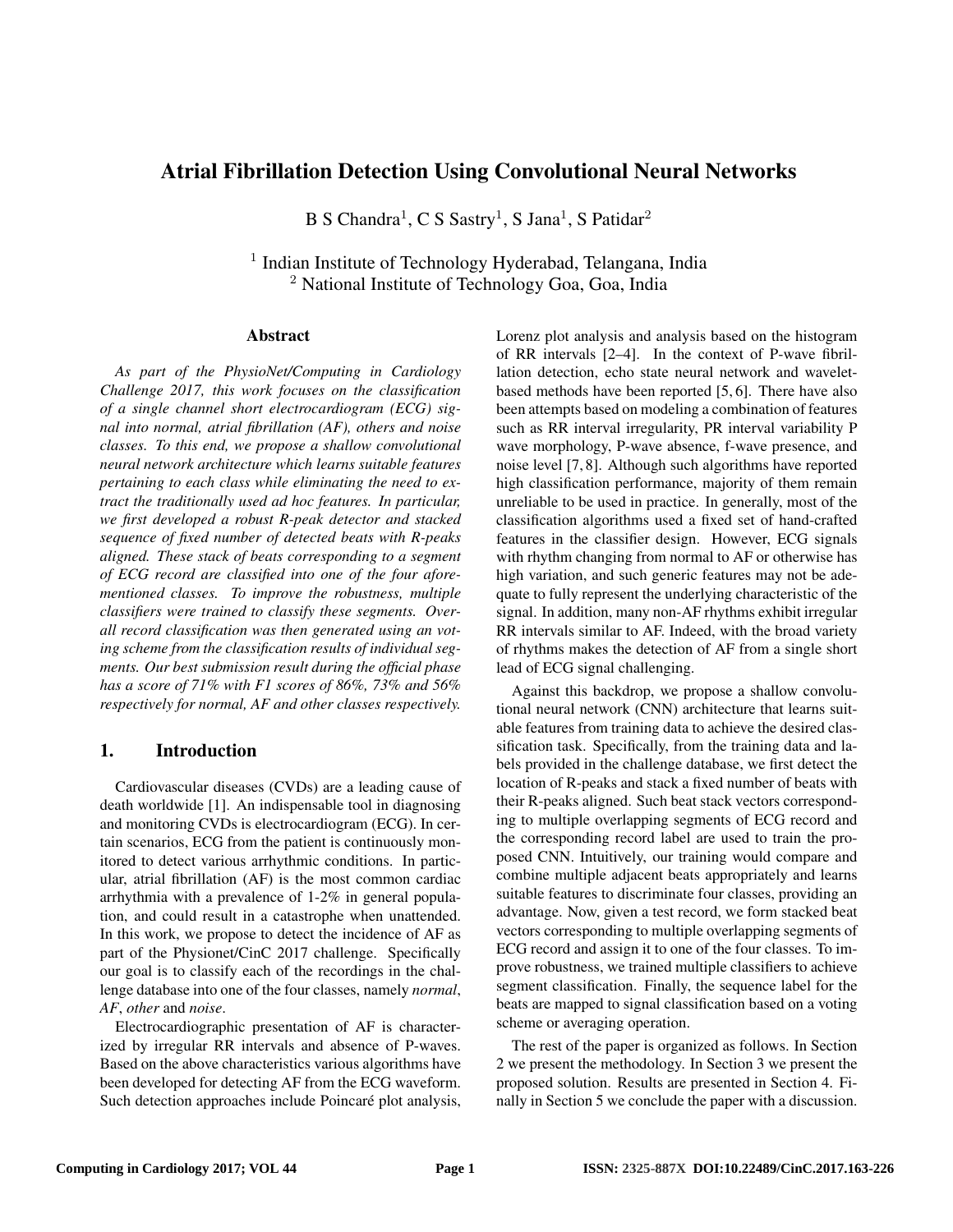# 2. Methodology

In this section, we first present a mathematical formalism for ECG classification, then present the architecture of the proposed CNN based classifier.

# 2.1. Formalism

The desired ECG signal classification task takes an ECG signal  $X = [x_1, x_2, \dots, x_k]$  as an input, and outputs a labels  $O_i$ , where  $i \in \{N, A, O, \sim\}$ , corresponding to normal, AF, others and noise classes respectively. Our goal is to find the labels such that the F1-score<sup>1</sup> for each class and the overall F1 measure, which is an average of the F1 scores of normal, AF and other class are maximized.

#### 2.2. Convolutional neural networks

In this paper, we proposed an ECG classification approach based on convolutional neural networks (CNNs). CNNs add convolution layers below the input layer and above the hidden and output layers of usual neural networks [9]. CNN architecture used in the present work is illustrated in Figure 1 with a single convolution layer followed by the the fully connected network to output layer. Input of the proposed CNN takes  $n$  stacked beat vectors of length  $m$ . Convolutional layer will have  $k$  filters (or kernels) of size  $q \times n$ , where q is smaller than the length of the input vector. Each filter is convolved with the input, and is followed by nonlinear activation (sigmoid) to produce k feature maps of size  $(m - q + 1) \times 1$ . The output from multiple filters are then stacked together to form a single feature vector. Following the convolution layer we used a single fully connected layer with softmax activation. The densely connected layers are identical to the layers in a standard multilayer neural network. We optimized the weights of the convolution and fully connected layers using the stochastic gradient descent method with cross entropy cost function [10].

For the present classification task, we denote the output of the final layer to be  $P_N$ ,  $P_A$ ,  $P_O$  and  $P_{\sim}$ . We interpret  $P_i$  as the probability of occurrence of each class (i.e.,  $P_N$  +  $P_A + P_O + P_\sim = 1$ , and assign the input vector to the class that has maximum probability of occurrence.

# 3. Proposed solution

The proposed solution for the desired classification task is is depicted in Figure 2. We now elaborate on the major blocks of the proposed solution.



Figure 1. Convolutional neural network architecture.

## 3.1. Preprocessing

Given a test signal, we first resample the signal to 300Hz, then remove the baseline wander, and normalize the signal to lie between [-1, 1]. Specifically, to remove baseline wander, we pass the signal through a cascade of two median filters of window sizes 200ms and 600ms respectively to obtain the baseline wander signal, which is then subtracted from the original signal to obtain the baseline corrected signal. We normalize the baseline corrected signal with the maximum value in the non overlapping window of 3 sec.

### 3.2. R-peak detection

In this study, we proposed a robust R-peak detector based on 1D CNNs. The CNN architecture used for Rpeak detection differs from the architecture shown in Figure 1 only at the input and output layers. Specifically, the input is a signal vector of 300 samples corresponding to the chunk of ECG signal while output is a binary decision indicating 1 for an R-peak and 0 otherwise. To train the proposed CNN, we used MIT-BIH arrhythmia database, containing 48 recording of half-hour duration with each R-peak location and its type were annotated by two independent cardiologists. Specifically, our training data include multiple overlapping beat vectors from a given record whose label is marked as 1 if an R-peak annotator lies in a narrow (around 150 ms) neighborhood in the middle of the signal vector.

In the proposed CNN architecture for R-peak detector, we used a single convolution layer with 3 filters of length 30 followed by fully connected layer to output layer. As alluded earlier, the proposed CNN learns suitable features to perform the desired classification task (here detecting whether the given segment has an R-peak). The labels generated for each of the segments are further processed to detect the R-peak locations. Figure 3 illustrates the R-

<sup>&</sup>lt;sup>1</sup>F1-score for class i is twice the ratio of true positives of class i to the sum of total samples in class  $i$  and the samples labeled as class  $i$ .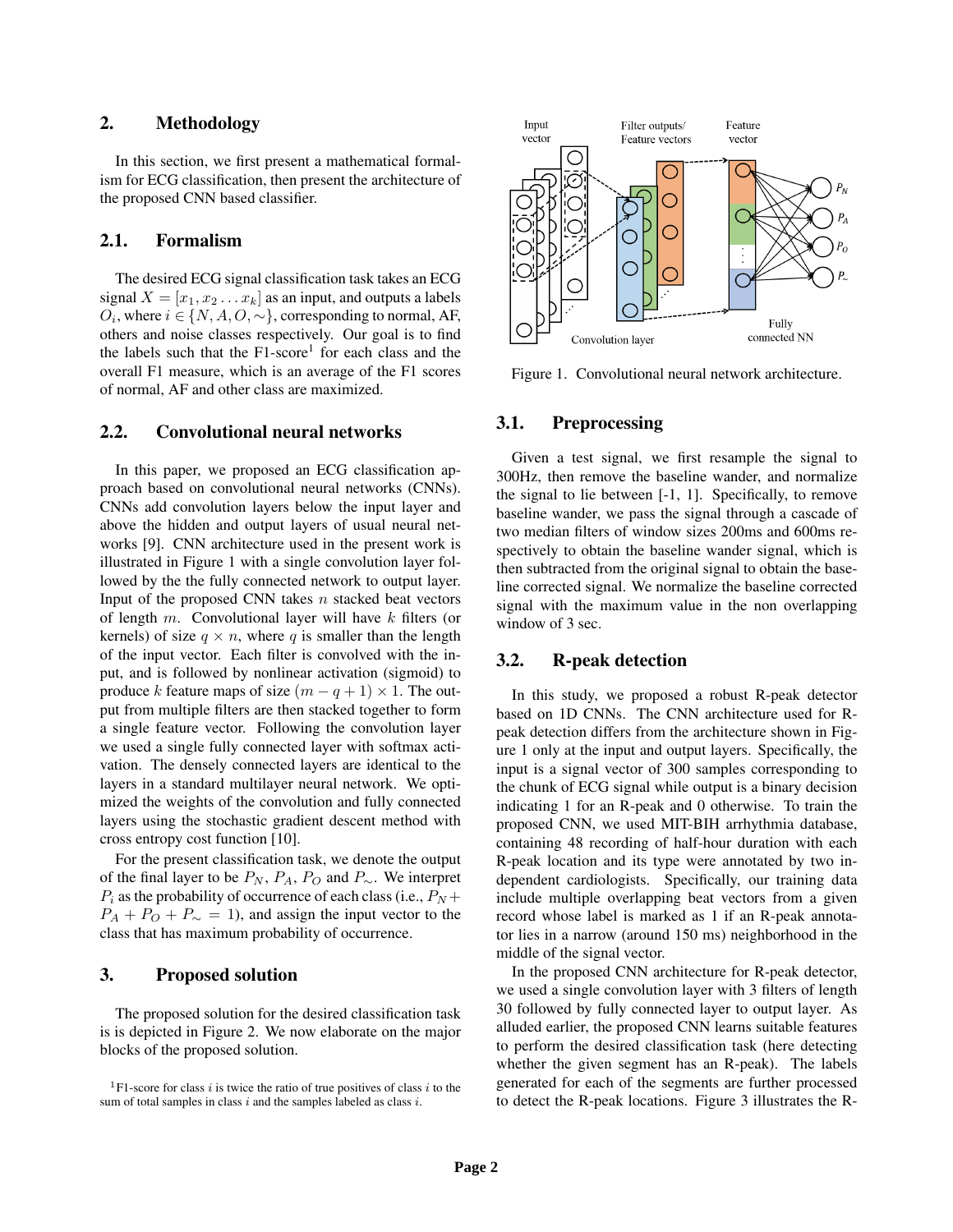

Figure 3. Original signal (top row) and the corresponding baseline wander removed and normalized signal along with R-peak detections for (a) normal; (b) AF; (c) other (d) noise signals (bottom row).

peak detected for various classes of signals considered in the present work.

### 3.3. Beat-stack classification

Using the proposed CNN based R-peak detector, we estimate the location of R-peaks. Then, for each detected Rpeak, we collected 350 samples before R-peak value and 350 samples after R-peak value, to form a beat vector of length 701 samples. Now, 8 consecutive beat vectors are stacked together to form a beat-stack. Note that multiple beat-stacks can be formed for a given signal and are given as input to the classifier. Figure 4 (top row) illustrates the stacked beat vectors corresponding to normal, AF and other class signals. Clearly, the center R-peaks are aligned while the previous R-peak and next R-peaks are not aligned across multiple beats due to irregularity in RR intervals, which is a characteristic of AF signals. Also notice the stacked beat vector are non overlapping due to differing morphology of the beats corresponding to other class signal. Such stacked beat vectors are then passed as input to convolution layer to learn the discriminative features that aid the desired classification goal.

We used a single convolution layer followed by fully connected layer to output with softmax activation. We used 10 filter kernels with length 100. The feature vector generated after convolving one of the filter with normal, AF and other signals is shown in Figure 4 (bottom row). Clearly R-peak misalignment for various signals is captured which is an indicator of regularity of RR interval. To increase the robustness of the classifier, we trained four independent classifiers and all the beat-stacks corresponding to a signal are assigned with four labels corresponding to four classifiers.

## 3.4. Signal classification

Finally, multiple labels corresponding to multiple beatstacks of the given signal are mapped to signal label based on unanimous voting and averaging operation. In the former, beat-stacks of the signal which are classified into a single class by all the classifiers are considered and rest of the beat-stacks are discarded. Now, for a given signal, whichever class has a larger number of beat-stacks is output as the signal-level prediction. If none of the beat-stacks are labeled to single class by all the classifiers, we compute the record classification probability for each classifier, defined as the ratio of numbers of beat-stacks corresponding to each class to total number of beat-stacks. Then the signal classification probability is averaged across all the classifiers and class with highest value is assigned as record level prediction.

# 4. Results

Using the proposed shallow CNN architecture, we achieved an overall F1-score 71%. A detailed listing of F1-scores for each of the normal AF and other class are presented in Table 1. Considering the computational complexity, our submitted entry on an average uses less than